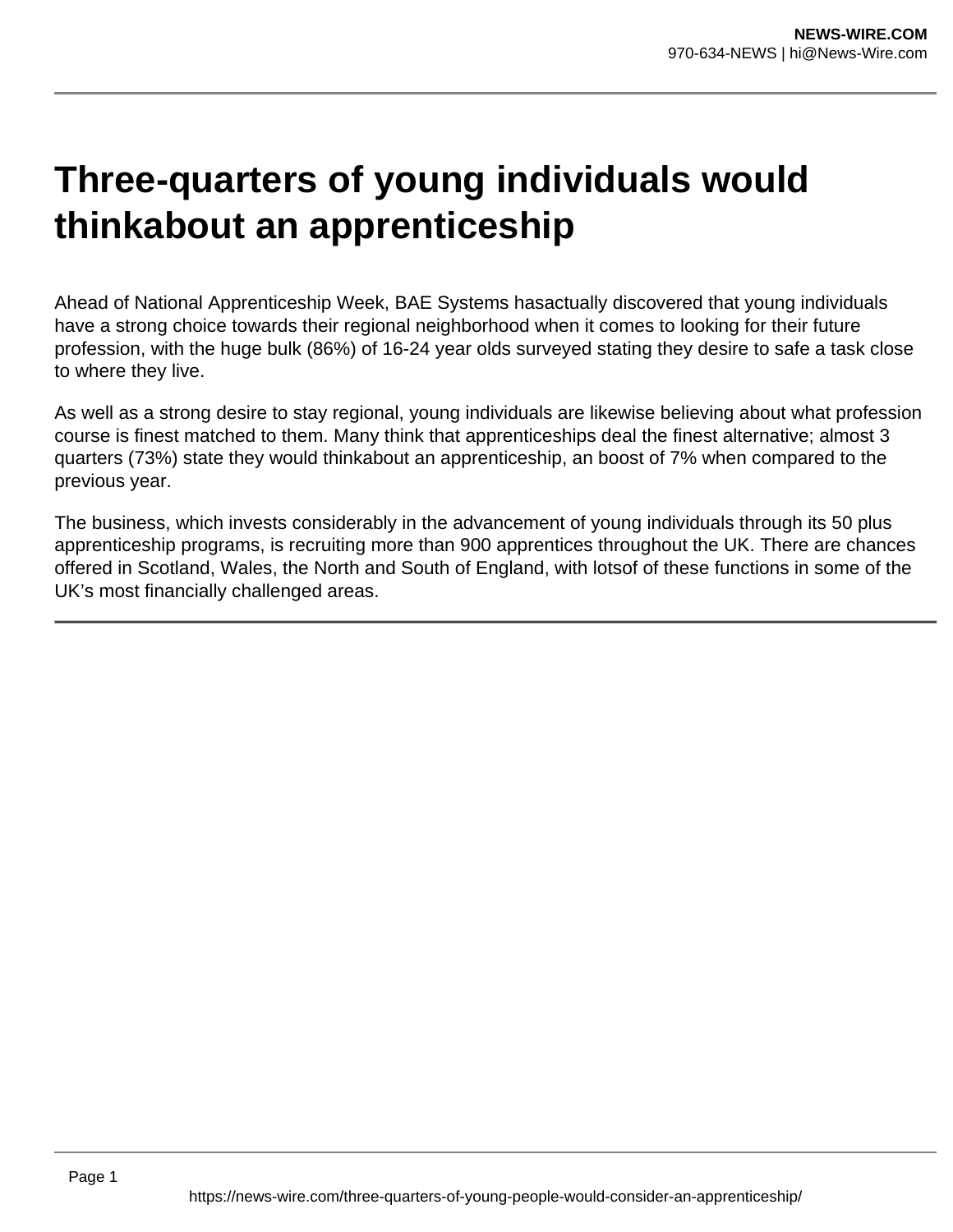

BAE Systems is recruiting more than 900 apprentices throughout the UK. Image courtesy of BAE Systems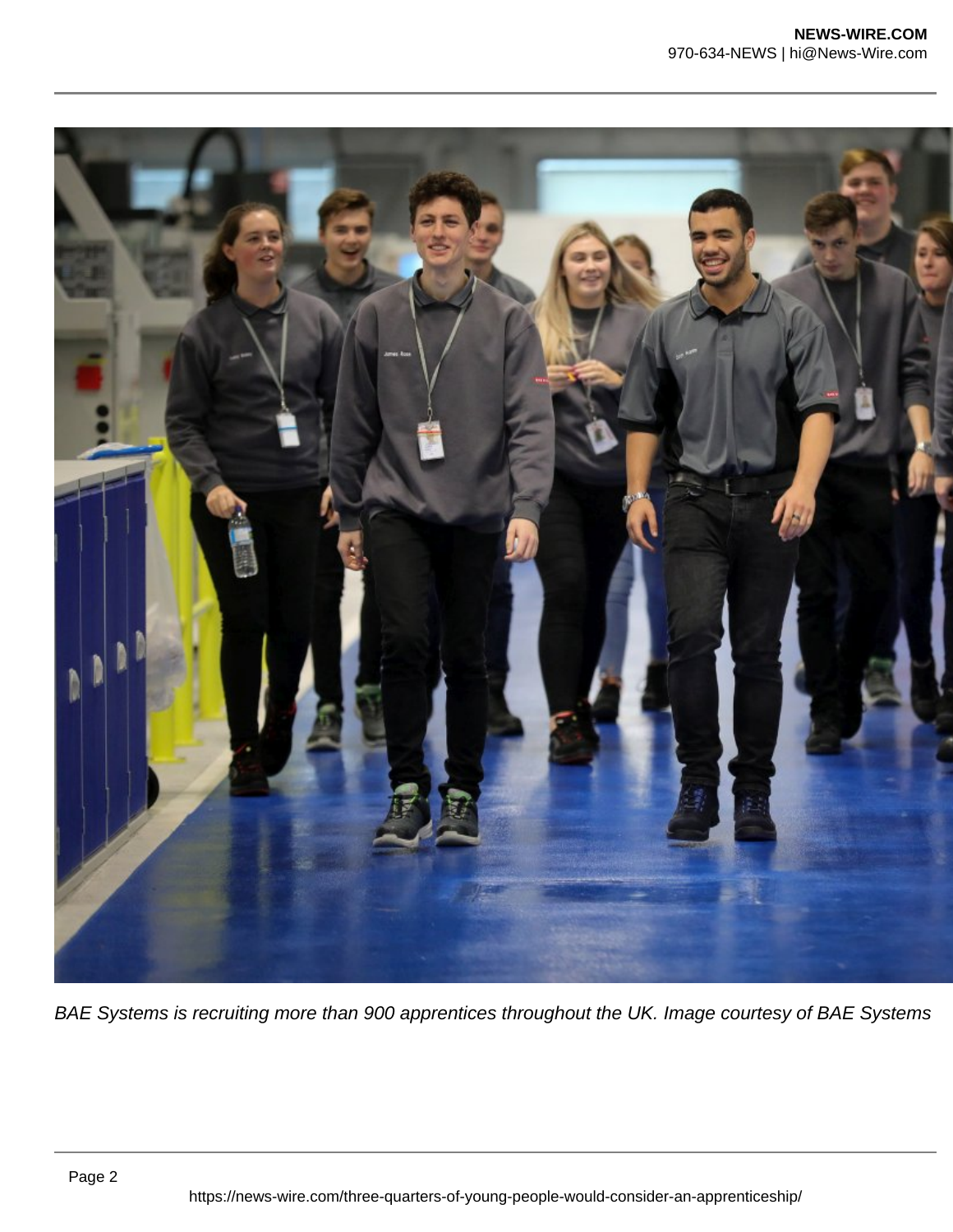## Don't let the drains stop your production line.



## **Renewed optimism**

â€

Despite the pandemic, the researchstudy discovered that more than two-thirds (71%) of young individuals are positive about their future profession potentialcustomers, with more than half (53%) of those sensation positive that they will safeandsecure a task they discover fascinating and more than a 3rd (35%) thinking there are now more task chances offered to them in the existing task market.

Reflecting on the past 2 years, almost two-thirds (63%) of young individuals now location more value on their profession and are inspired to work for a business which uses long-lasting task chances (36%) and the possibility to continue their knowing and advancement (36%).

### **Making a distinction**

Making a favorable contribution to society likewise rates extremely, with the bulk of young individuals (82%) desiring to work for an organisation which has a clear function, with more than a quarter (26%) looking to pursue a profession that makes a distinction in the world.

When asked about the sectors they think make the most favorable contribution to society, healthcare (55%), education (51%) and science (37%) scored extremely, while one in 5 (21%) likewise worth the efforts of the defence market in supporting the UK armed forces.

Richard Hamer, Education and Skills Director at BAE Systems, stated: "It's motivating that so numerous young individuals are thinkingabout apprenticeships. By offering chances for young individuals in areas throughout the nation to gain certifications while they work, apprenticeships can play a essential function in supporting social movement and the Government's Levelling Up program.

"Our programs gearup young individuals with the abilities and understanding needed to set them up for a effective and gratifying profession with the chance to do essential work, providing programs and devices